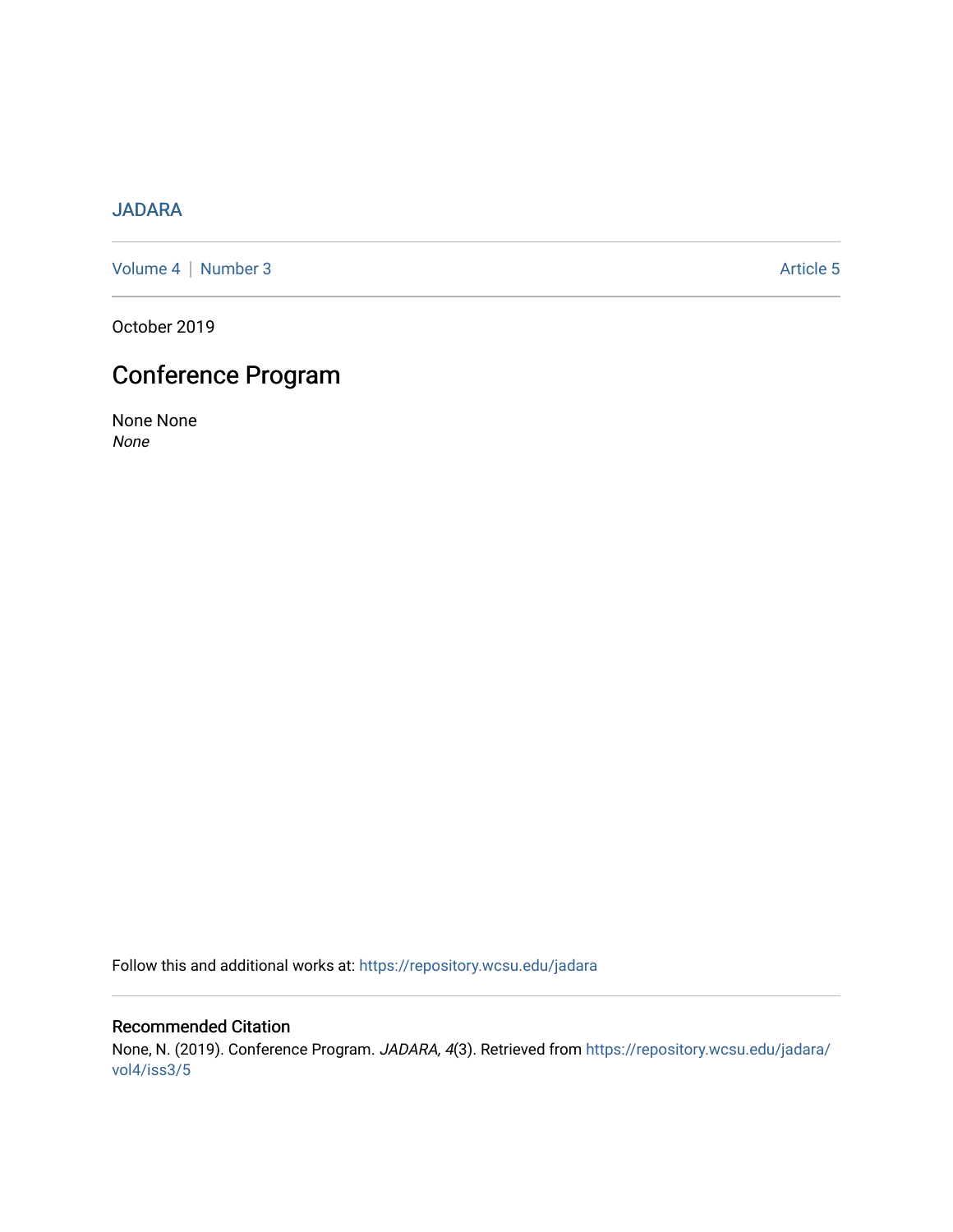12 CONFERENCE PROGRAM

Ø.

 $\bullet$ 

 $\mathbf{C}$ 

### PROGRAM

#### Sunday, October 11

Registration

Opening of the Conference Robert R. Lauritsen, Presiding

# **Greetings**

Ralph L. Hoag, Superintendent, Rochester School for the Deaf

## Response

Boyce R. Williams, Chief, Communications Disorders Branch, RSA

President's Address - Trends in PRWAD Robert R. Lauritsen

Committee Reports

#### Monday, October 12

Registration

Plenary Session Alan Jones, Presiding

> Keynote Address James F. Garrett, Assistant Administrator, SRS Office of Research, Demonstrations, and Training

Needs of Deaf People in the Seventies Larry G. Stewart, Hot Springs Rehabilitation Center

The State Rehabilitation Agency's Role in Service to Deaf People in the Seventies, Craig Mills, Director, Florida DVR

1

Published by WestCollections: digitalcommons@wcsu, 1971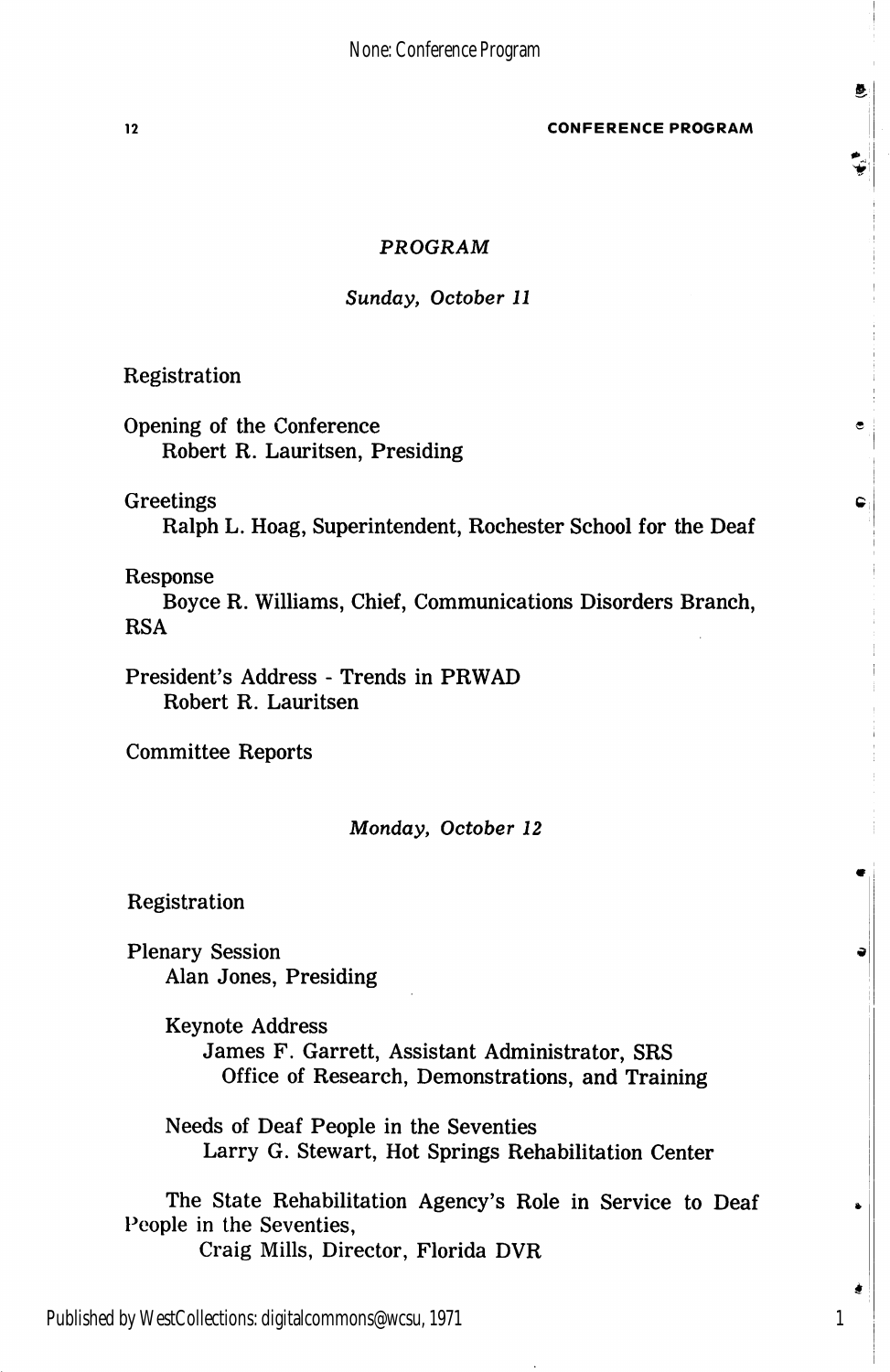#### CONFERENCE PROGRAM 2009 13

■if

Ğ,

쓰

Ŀ.

Plenary Session Richard Walker, Presiding

> The Mental Health Program at St. Elizabeth's Hospital Luther Robinson, M.D.

Regional and Local Post Secondary Vocational Programs for Deaf People

Nona Burrows, University of Pittsburgh

James H. Hanson, Iowa Division of Rehabilitation and **Education Services** 

#### Tuesday, October 13

Section Meetings Counseling Doin Hicks, Presiding Donald G. Martin, Speaker

> Interpreting Betty Holdt, Presiding James Stangarone, Speaker

Multiple Handicaps Richard Thompson, Presiding Edna Adler, Speaker

Social Work Herbert Pickell, Presiding Douglas Watson, Speaker

Section Meetings Adult Education Victor Galloway, Presiding Thomas Mayes, Speaker

> Audiology and Speech Pathology Ada Z. Heavenrich, Presiding Jerome G. Alpiner, Speaker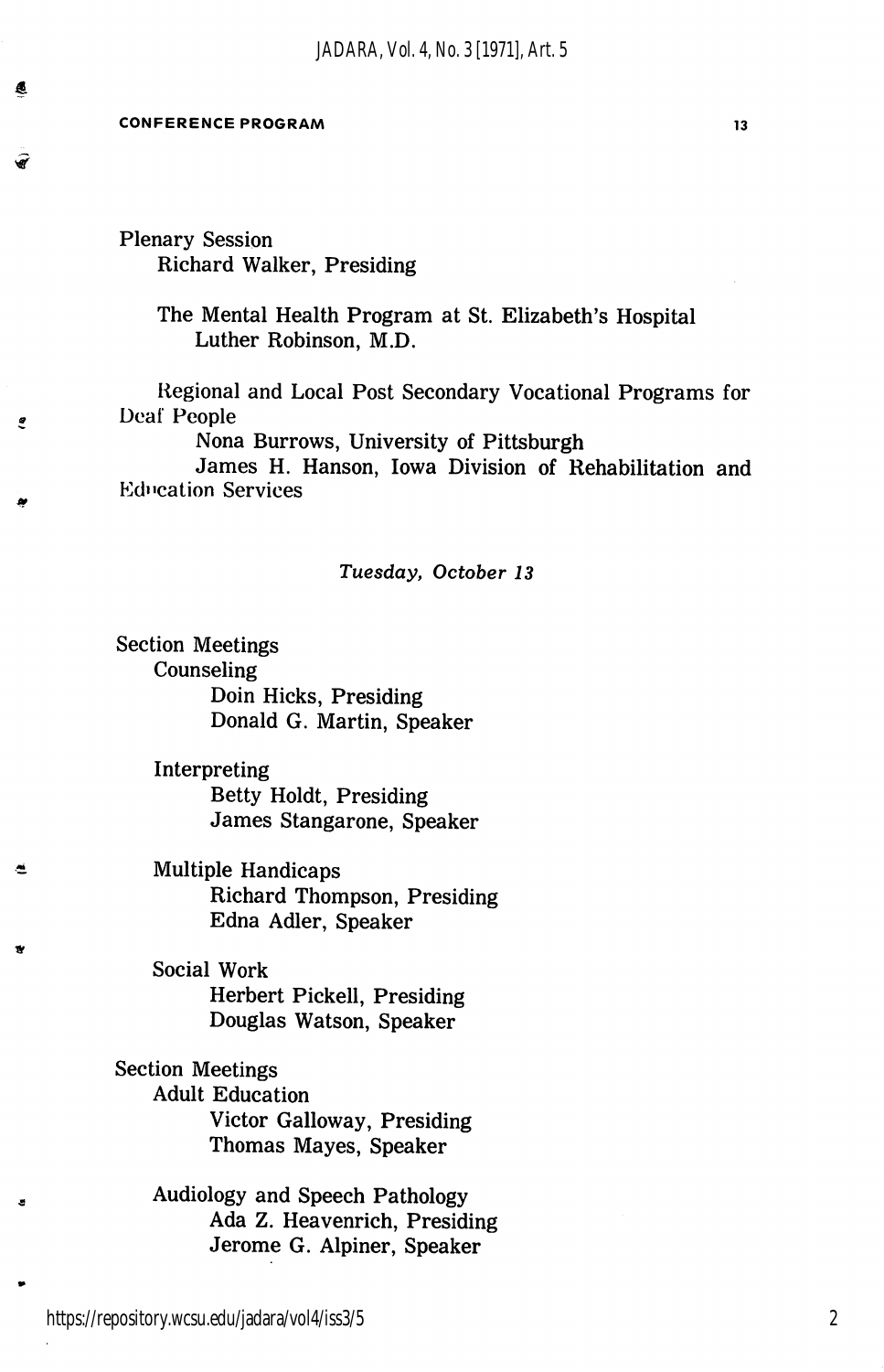14 CONFERENCE PROGRAM

B

¢

 $\bullet$  . The set of  $\bullet$ 

Psychology Walter Harker, Presiding McCay Vernon, Speaker

Religion Herbert W. Rohe, Presiding Rudolph Gawlik, Speaker

Plenary Session Boyce R. Williams, Presiding

> PRWAD and the Seventies Edward Newman, Commissioner RSA

The National Census of Deaf People Jerome G. Schein, New York University

## Banquet

Glenn T. Lloyd, Presiding

The Preparation of Professionals in the Seventies Jerome G. Schein, New York University

# Plenary Session

D. Robert Frisina, Presiding Introduction to the NTID Robert Frisina, Director of NTID

> The Instructional Programs - Toward Greater Flexibility William E. Castle, Dean, NTID

> Division of Student Student Development Jack R. Clarcq, Director, Division of Student Development

> Division of Research and Training E. Ross Stuckless, Director, Division or Research and Training

Guided Tours of NTID

3